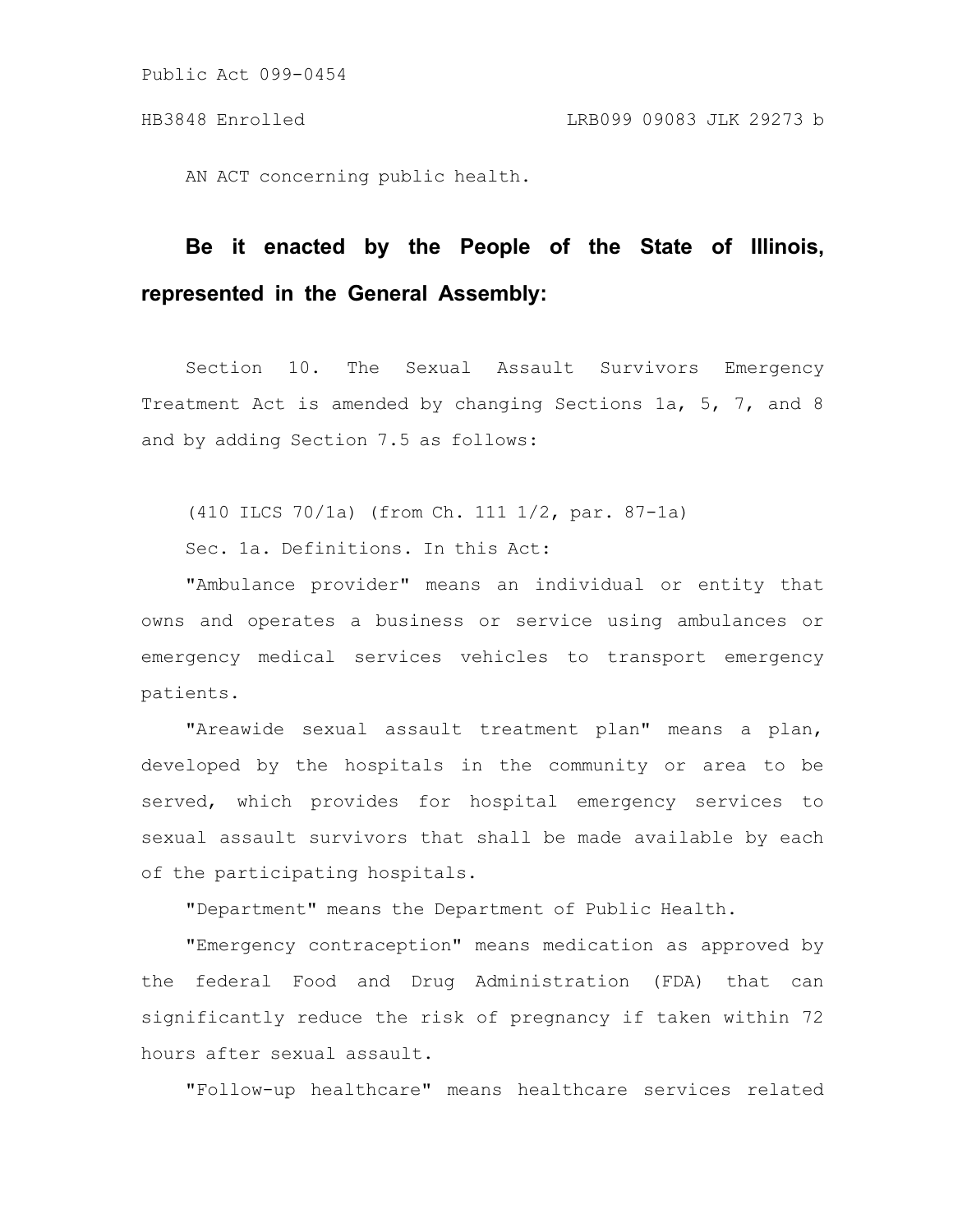## HB3848 Enrolled LRB099 09083 JLK 29273 b

to a sexual assault, including laboratory services and pharmacy services, rendered within 90 days of the initial visit for hospital emergency services.

"Forensic services" means the collection of evidence pursuant to a statewide sexual assault evidence collection program administered by the Department of State Police, using the Illinois State Police Sexual Assault Evidence Collection Kit.

"Health care professional" means a physician, a physician assistant, or an advanced practice nurse.

"Hospital" has the meaning given to that term in the Hospital Licensing Act.

"Hospital emergency services" means healthcare delivered to outpatients within or under the care and supervision of personnel working in a designated emergency department of a hospital, including, but not limited to, care ordered by such personnel for a sexual assault survivor in the emergency department.

"Illinois State Police Sexual Assault Evidence Collection Kit" means a prepackaged set of materials and forms to be used for the collection of evidence relating to sexual assault. The standardized evidence collection kit for the State of Illinois shall be the Illinois State Police Sexual Assault Evidence Collection Kit.

"Nurse" means a nurse licensed under the Nurse Practice Act.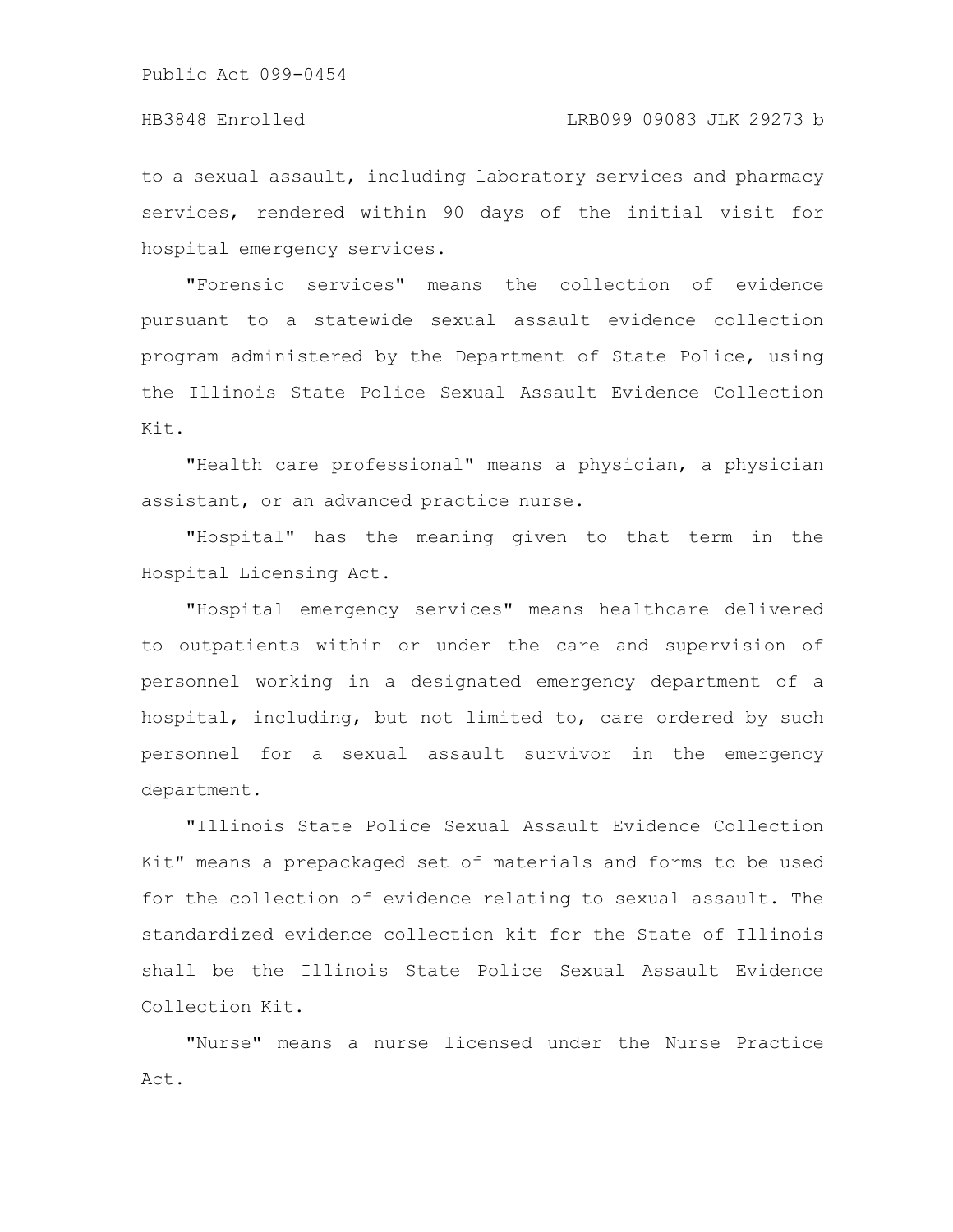"Physician" means a person licensed to practice medicine in all its branches.

"Sexual assault" means an act of nonconsensual sexual conduct or sexual penetration, as defined in Section 11-0.1 of the Criminal Code of 2012, including, without limitation, acts prohibited under Sections 11-1.20 through 11-1.60 of the Criminal Code of 2012.

"Sexual assault survivor" means a person who presents for hospital emergency services in relation to injuries or trauma resulting from a sexual assault.

"Sexual assault transfer plan" means a written plan developed by a hospital and approved by the Department, which describes the hospital's procedures for transferring sexual assault survivors to another hospital in order to receive emergency treatment.

"Sexual assault treatment plan" means a written plan developed by a hospital that describes the hospital's procedures and protocols for providing hospital emergency services and forensic services to sexual assault survivors who present themselves for such services, either directly or through transfer from another hospital.

"Transfer services" means the appropriate medical screening examination and necessary stabilizing treatment prior to the transfer of a sexual assault survivor to a hospital that provides hospital emergency services and forensic services to sexual assault survivors pursuant to a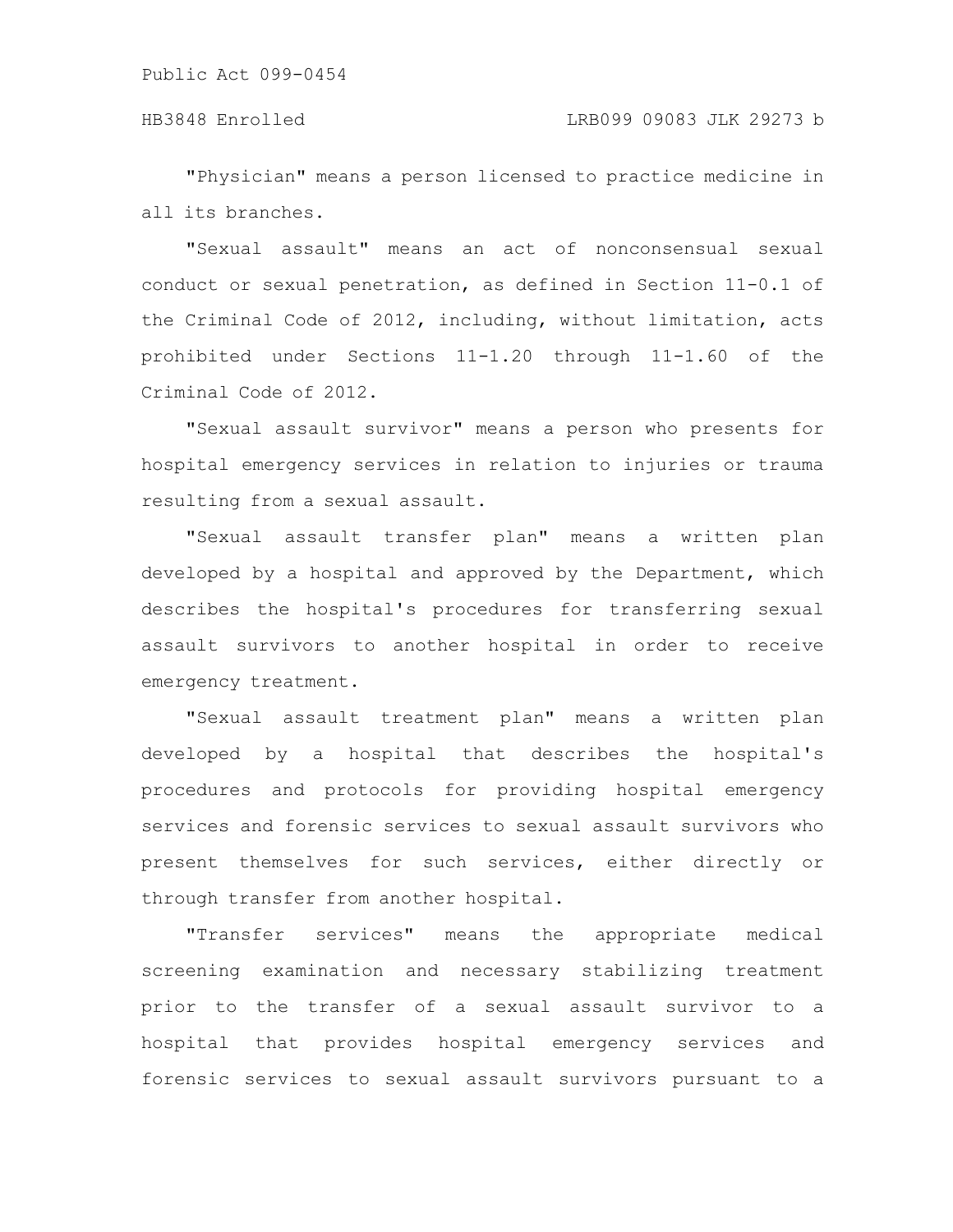sexual assault treatment plan or areawide sexual assault treatment plan.

"Voucher" means a document generated by a hospital at the time the sexual assault survivor receives hospital emergency and forensic services that a sexual assault survivor may present to providers for follow-up healthcare.

(Source: P.A. 96-328, eff. 8-11-09; 96-1551, eff. 7-1-11; 97-1150, eff. 1-25-13.)

(410 ILCS 70/5) (from Ch. 111 1/2, par. 87-5)

Sec. 5. Minimum requirements for hospitals providing hospital emergency services and forensic services to sexual assault survivors.

(a) Every hospital providing hospital emergency services and forensic services to sexual assault survivors under this Act shall, as minimum requirements for such services, provide, with the consent of the sexual assault survivor, and as ordered by the attending physician, an advanced practice nurse who has a written collaborative agreement with a collaborating physician that authorizes provision of emergency services, or a physician assistant who has been delegated authority to provide hospital emergency services and forensic services, the following:

(1) appropriate medical examinations and laboratory tests required to ensure the health, safety, and welfare of a sexual assault survivor or which may be used as evidence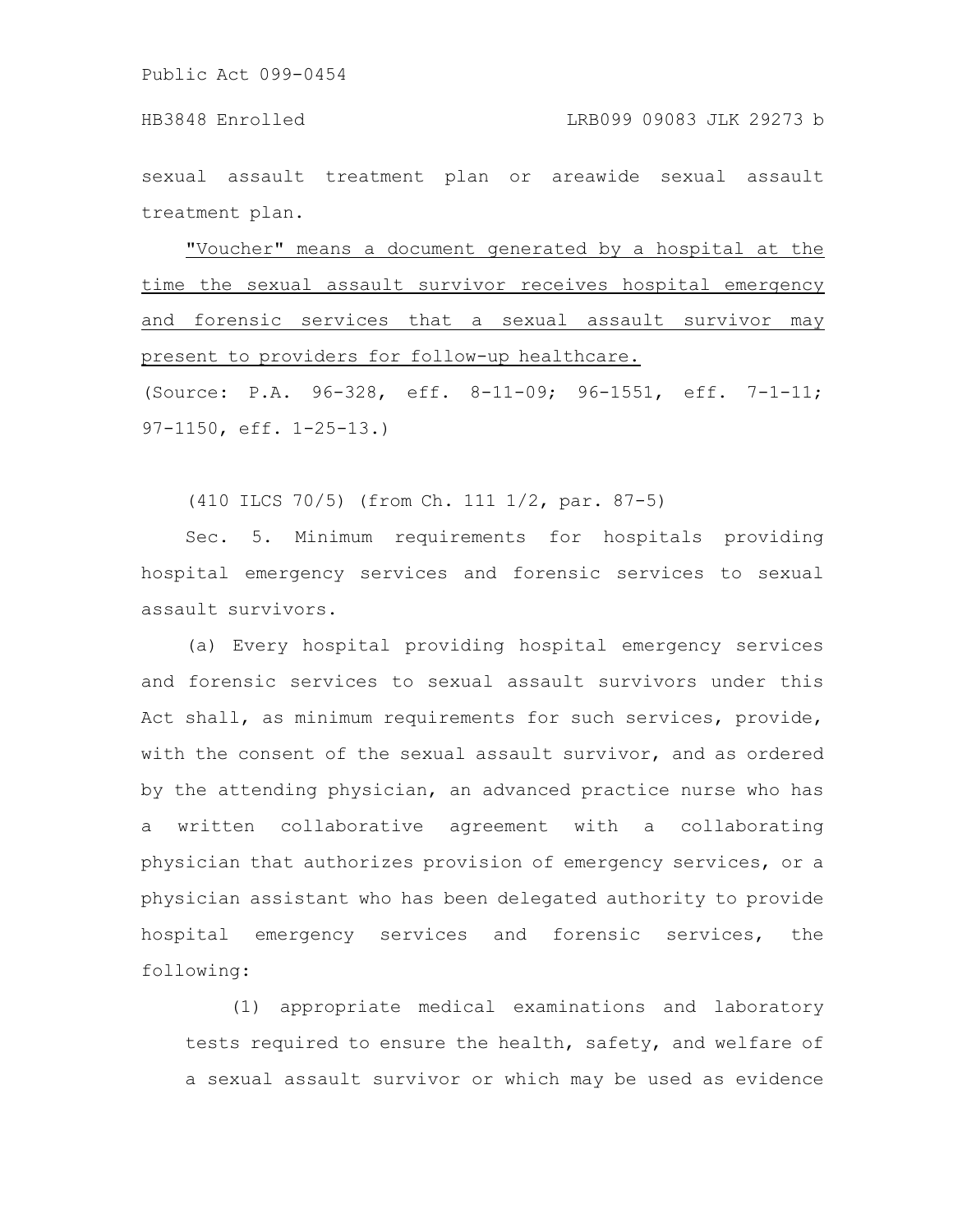in a criminal proceeding against a person accused of the sexual assault, or both; and records of the results of such examinations and tests shall be maintained by the hospital and made available to law enforcement officials upon the request of the sexual assault survivor;

(2) appropriate oral and written information concerning the possibility of infection, sexually transmitted disease and pregnancy resulting from sexual assault;

(3) appropriate oral and written information concerning accepted medical procedures, medication, and possible contraindications of such medication available for the prevention or treatment of infection or disease resulting from sexual assault;

(4) an amount of medication for treatment at the hospital and after discharge as is deemed appropriate by the attending physician, an advanced practice nurse, or a physician assistant and consistent with the hospital's current approved protocol for sexual assault survivors;

(5) an evaluation of the sexual assault survivor's risk of contracting human immunodeficiency virus (HIV) from the sexual assault;

(6) written and oral instructions indicating the need for follow-up examinations and laboratory tests after the sexual assault to determine the presence or absence of sexually transmitted disease;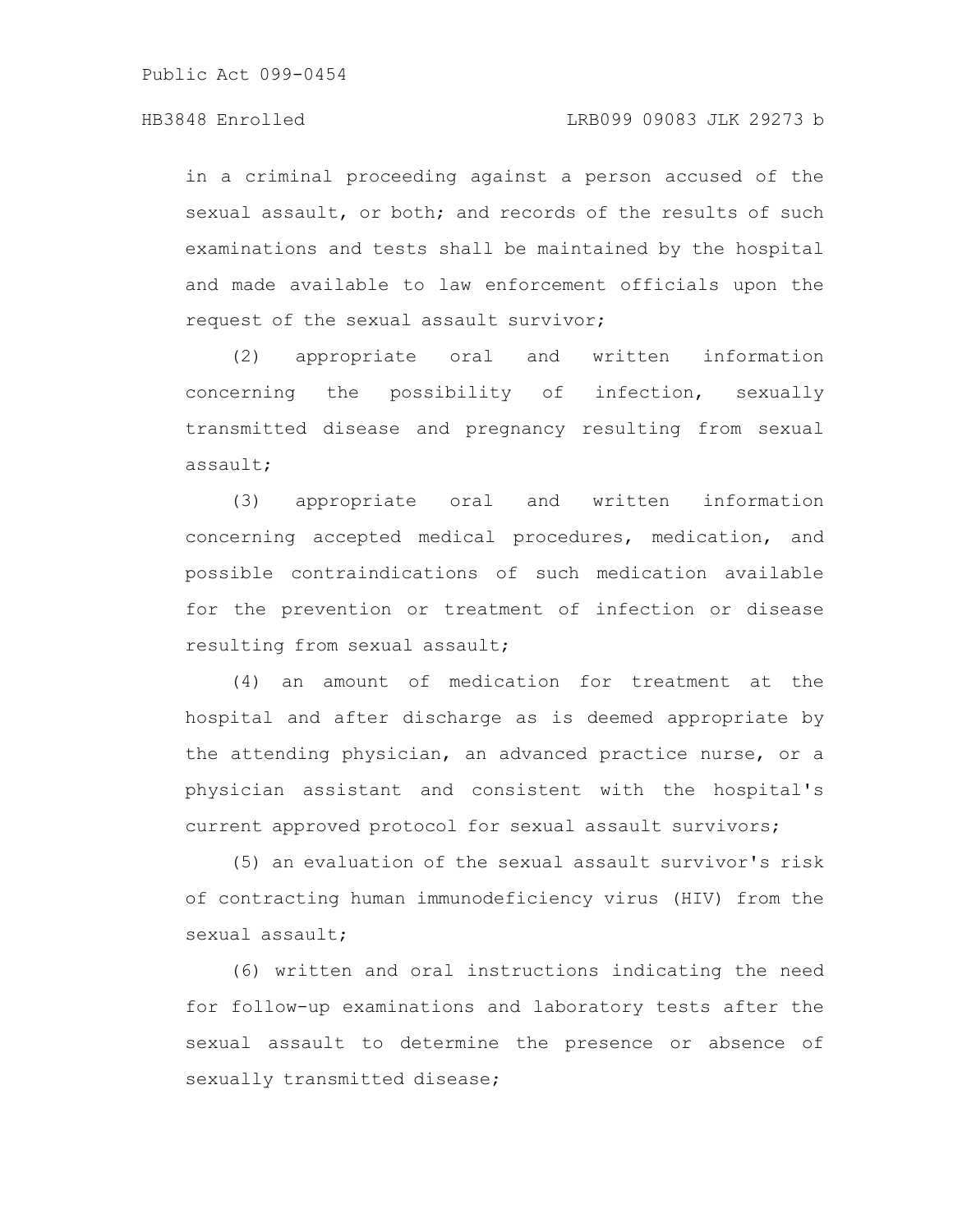(7) referral by hospital personnel for appropriate counseling; and

(8) when HIV prophylaxis is deemed appropriate, an initial dose or doses of HIV prophylaxis, along with written and oral instructions indicating the importance of timely follow-up healthcare.

(b) Any person who is a sexual assault survivor who seeks emergency hospital services and forensic services or follow-up healthcare under this Act shall be provided such services without the consent of any parent, guardian, custodian, surrogate, or agent.

(b-5) Every treating hospital providing hospital emergency and forensic services to sexual assault survivors shall issue a voucher to any sexual assault survivor who is eligible to receive one. The hospital shall make a copy of the voucher and place it in the medical record of the sexual assault survivor. The hospital shall provide a copy of the voucher to the sexual assault survivor after discharge upon request.

(c) Nothing in this Section creates a physician-patient relationship that extends beyond discharge from the hospital emergency department.

(Source: P.A. 95-432, eff. 1-1-08; 96-318, eff. 1-1-10.)

(410 ILCS 70/7) (from Ch. 111 1/2, par. 87-7) Sec. 7. Reimbursement.

(a) A hospital or health care professional furnishing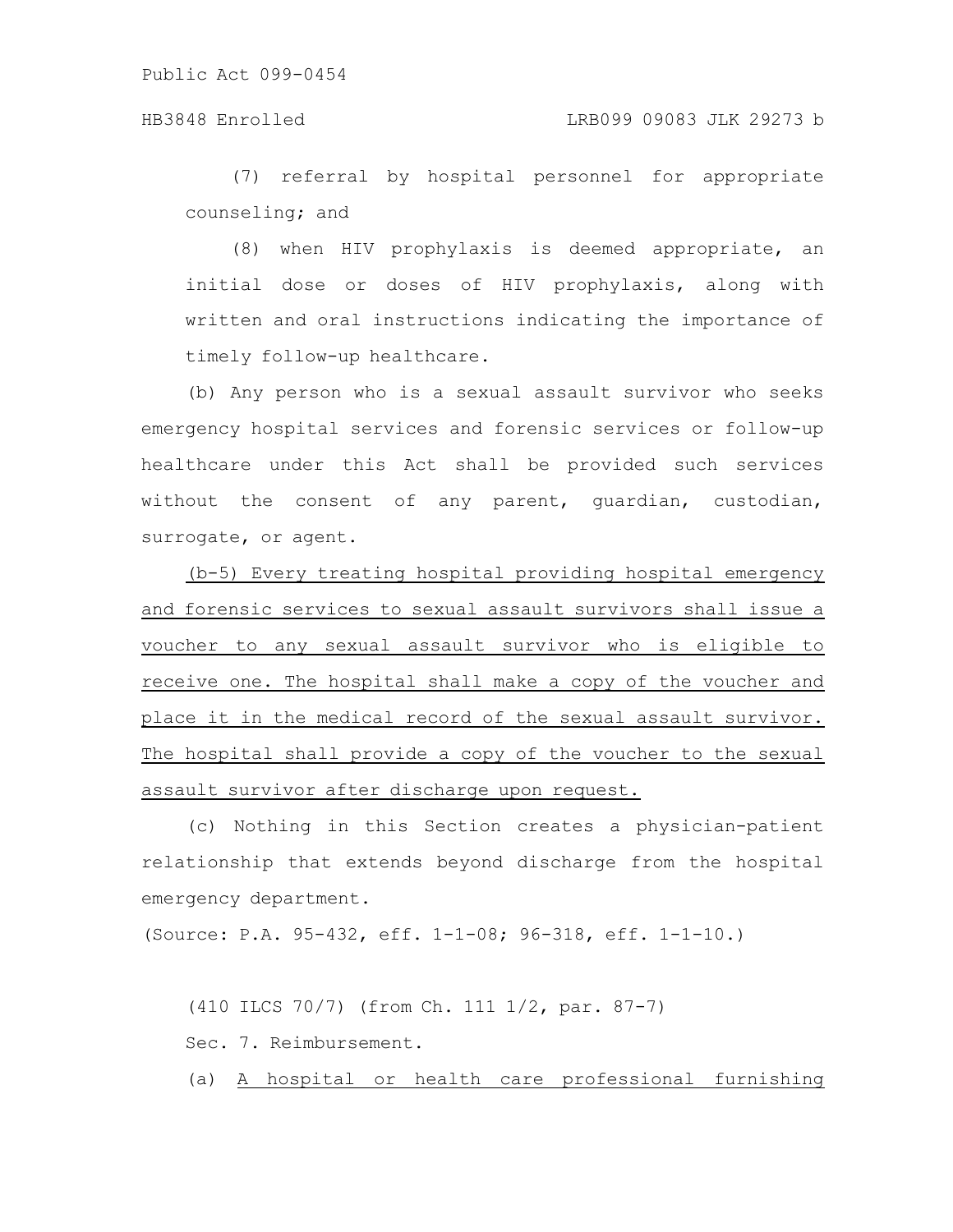hospital emergency services or forensic services, an ambulance provider furnishing transportation to a sexual assault survivor, a hospital, health care professional, or laboratory providing follow-up healthcare, or a pharmacy dispensing prescribed medications to any sexual assault survivor shall furnish such services or medications to that person without charge and shall seek payment as follows:

(1) If a sexual assault survivor is eligible to receive benefits under the medical assistance program under Article V of the Illinois Public Aid Code, the ambulance provider, hospital, health care professional, laboratory, or pharmacy must submit the bill to the Department of Healthcare and Family Services or the appropriate Medicaid managed care organization and accept the amount paid as full payment.

(2) If a sexual assault survivor is covered by one or more policies of health insurance or is a beneficiary under a public or private health coverage program, the ambulance provider, hospital, health care professional, laboratory, or pharmacy shall bill the insurance company or program. With respect to such insured patients, applicable deductible, co-pay, co-insurance, denial of claim, or any other out-of-pocket insurance-related expense may be submitted to the Illinois Sexual Assault Emergency Treatment Program of the Department of Healthcare and Family Services in accordance with 89 Ill. Adm. Code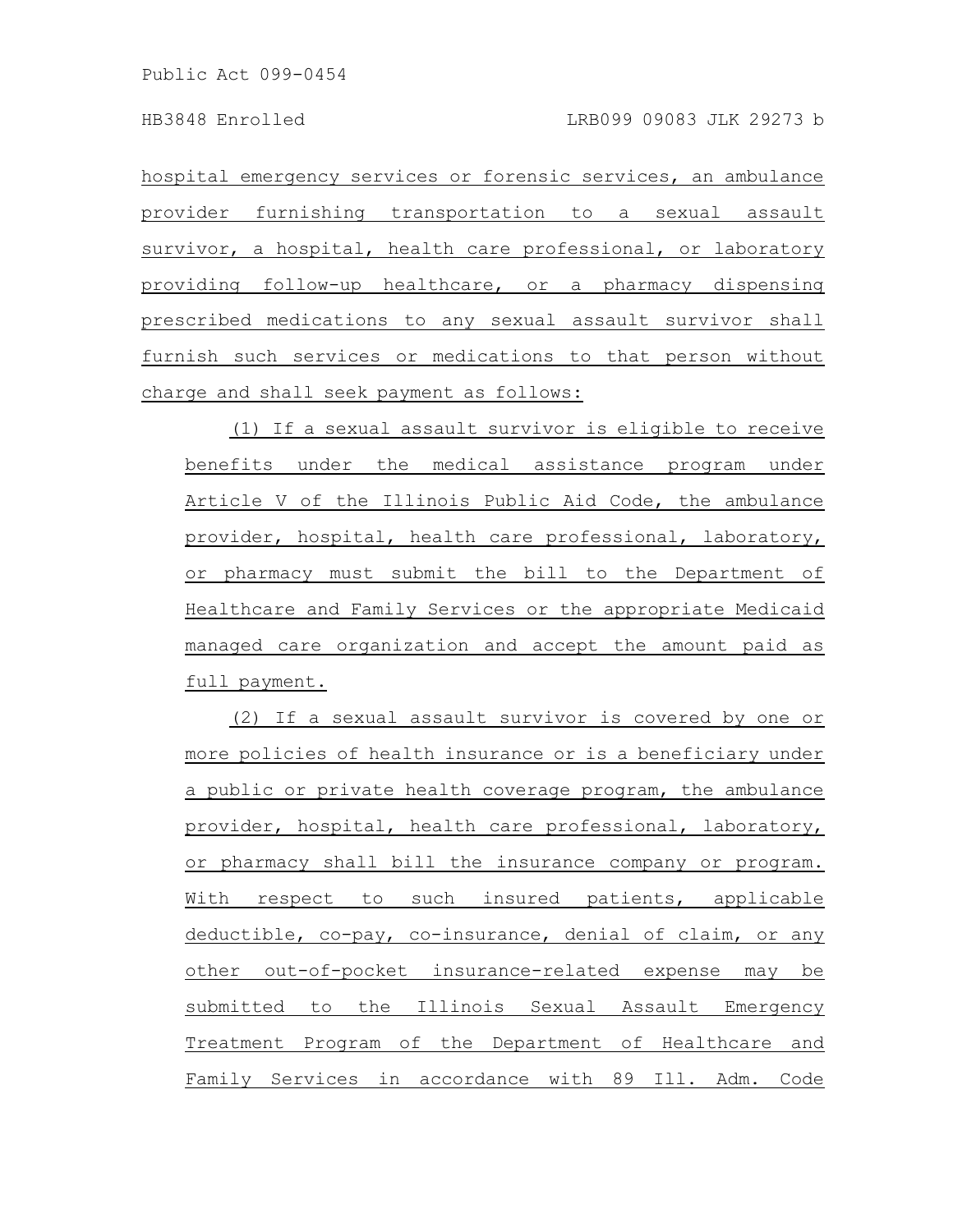148.510 for payment at the Department of Healthcare and Family Services' allowable rates under the Illinois Public Aid Code. The ambulance provider, hospital, health care professional, laboratory, or pharmacy shall accept the amounts paid by the insurance company or health coverage program and the Illinois Sexual Assault Treatment Program as full payment.

(3) If a sexual assault survivor is neither eligible to receive benefits under the medical assistance program under Article V of the Public Aid Code nor covered by a policy of insurance or a public or private health coverage program, the ambulance provider, hospital, health care professional, laboratory, or pharmacy shall submit the request for reimbursement to the Illinois Sexual Assault Emergency Treatment Program under the Department of Healthcare and Family Services in accordance with 89 Ill. Adm. Code 148.510 at the Department of Healthcare and Family Services' allowable rates under the Illinois Public Aid Code.

(4) If a sexual assault survivor presents a voucher for follow-up healthcare, the healthcare professional or laboratory that provides follow-up healthcare or the pharmacy that dispenses prescribed medications to a sexual assault survivor shall submit the request for reimbursement for follow-up healthcare, laboratory, or pharmacy services to the Illinois Sexual Assault Emergency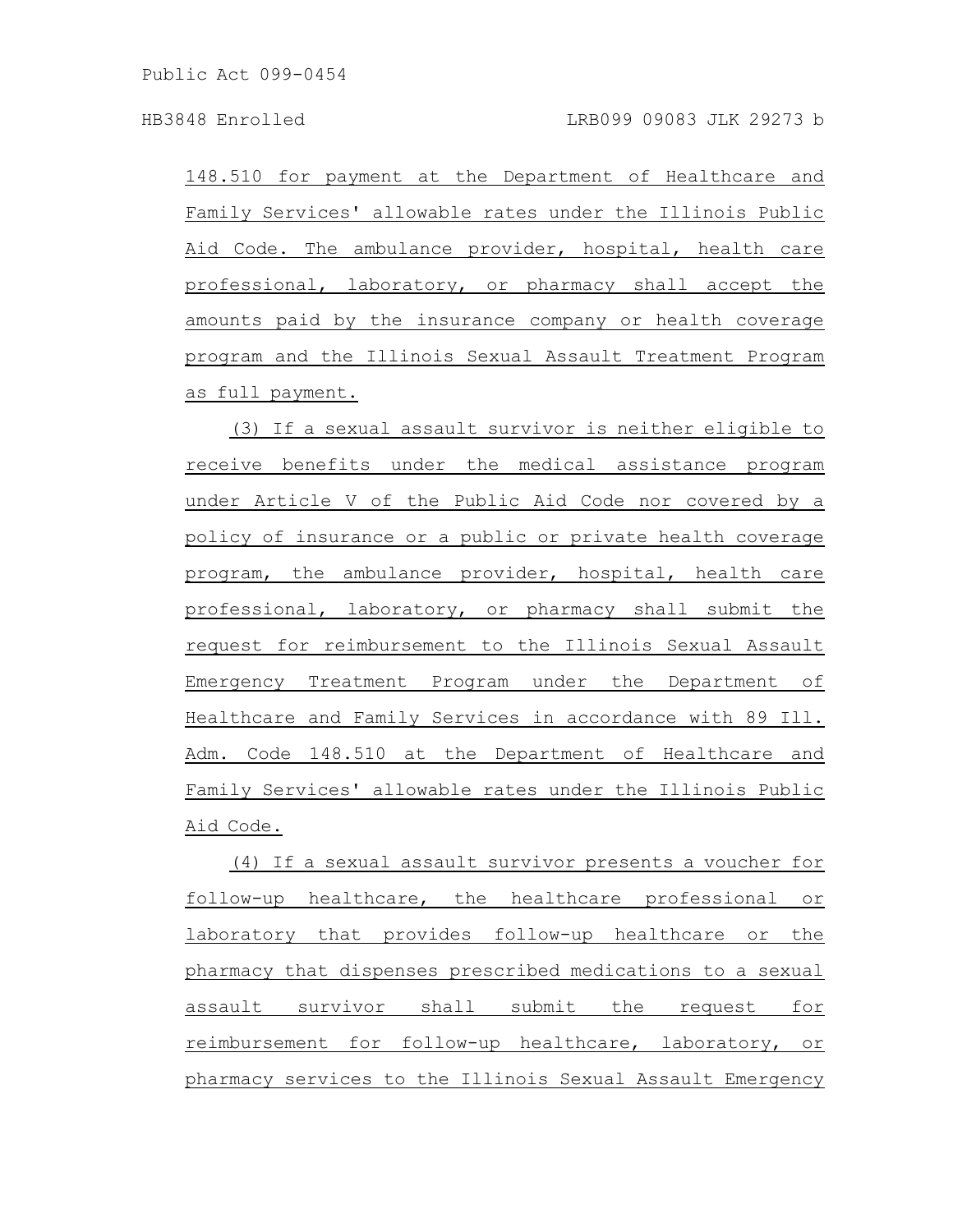Treatment Program under the Department of Healthcare and Family Services in accordance with 89 Ill. Adm. Code 148.510 at the Department of Healthcare and Family Services' allowable rates under the Illinois Public Aid Code. Nothing in this subsection (a) precludes hospitals from providing follow-up healthcare and receiving reimbursement under this Section.

When any ambulance provider furnishes transportation, hospital provides hospital emergency services and forensic services, hospital or health care professional or laboratory provides follow-up healthcare, or pharmacy dispenses prescribed medications to any sexual assault survivor, as defined by the Department of Healthcare and Family Services, who is eligible to receive such services under the Illinois Public Aid Code nor covered as to such services by a policy of insurance, the ambulance provider, hospital, health care professional, pharmacy, or laboratory shall furnish such services to that person without charge and shall be entitled to be reimbursed for providing such services by the Illinois Sexual Assault Emergency Treatment Program under the Department of Healthcare and Family Services and at the Department of Healthcare and Family Services' allowable rates under the Illinois Public Aid Code.

(b) Nothing in this Section precludes a hospital, health care provider, ambulance provider, laboratory, or pharmacy from billing the sexual assault survivor or any applicable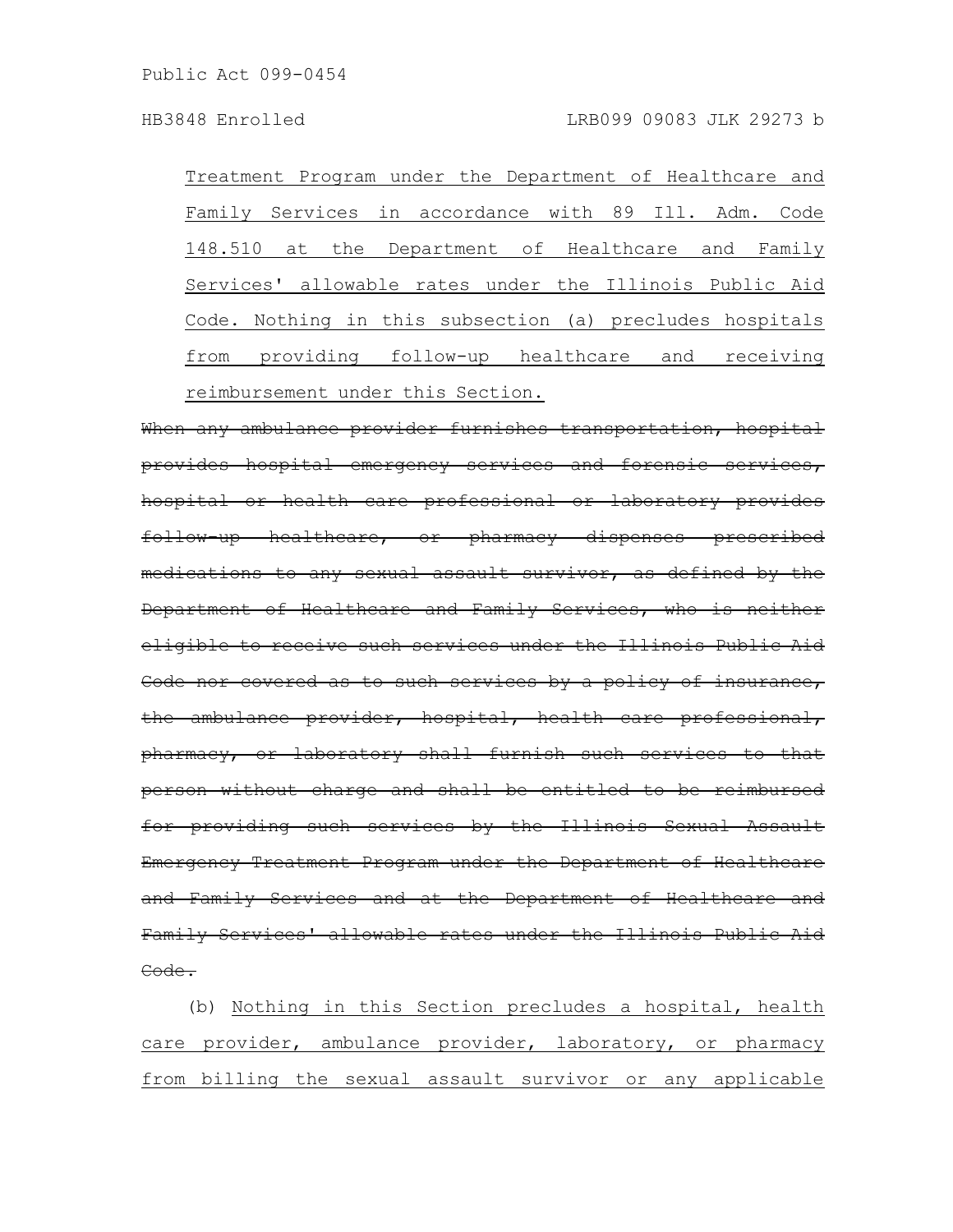health insurance or coverage for inpatient services. The hospital is responsible for submitting the request for reimbursement for ambulance services, hospital services, and forensic services to the Illinois Sexual Emergency Treatment Program. Nothing in this Section precludes hospitals from providing follow-up healthcare and receiving reimbursement under this Section.

(c) (Blank). The health care professional who provides follow-up healthcare and the pharmacy that dispenses prescribed medications to a sexual assault survivor are responsible for submitting the request for reimbursement follow-up healthcare or pharmacy services to the Illinois Sexual Assault Emergency Treatment Program.

(d) On and after July 1, 2012, the Department shall reduce any rate of reimbursement for services or other payments or alter any methodologies authorized by this Act or the Illinois Public Aid Code to reduce any rate of reimbursement for services or other payments in accordance with Section 5-5e of the Illinois Public Aid Code.

(e) The Department of Healthcare and Family Services shall establish standards, rules, and regulations to implement this Section.

(Source: P.A. 97-689, eff. 6-14-12; 98-463, eff. 8-16-13.)

(410 ILCS 70/7.5 new)

Sec. 7.5. Prohibition on billing sexual assault survivors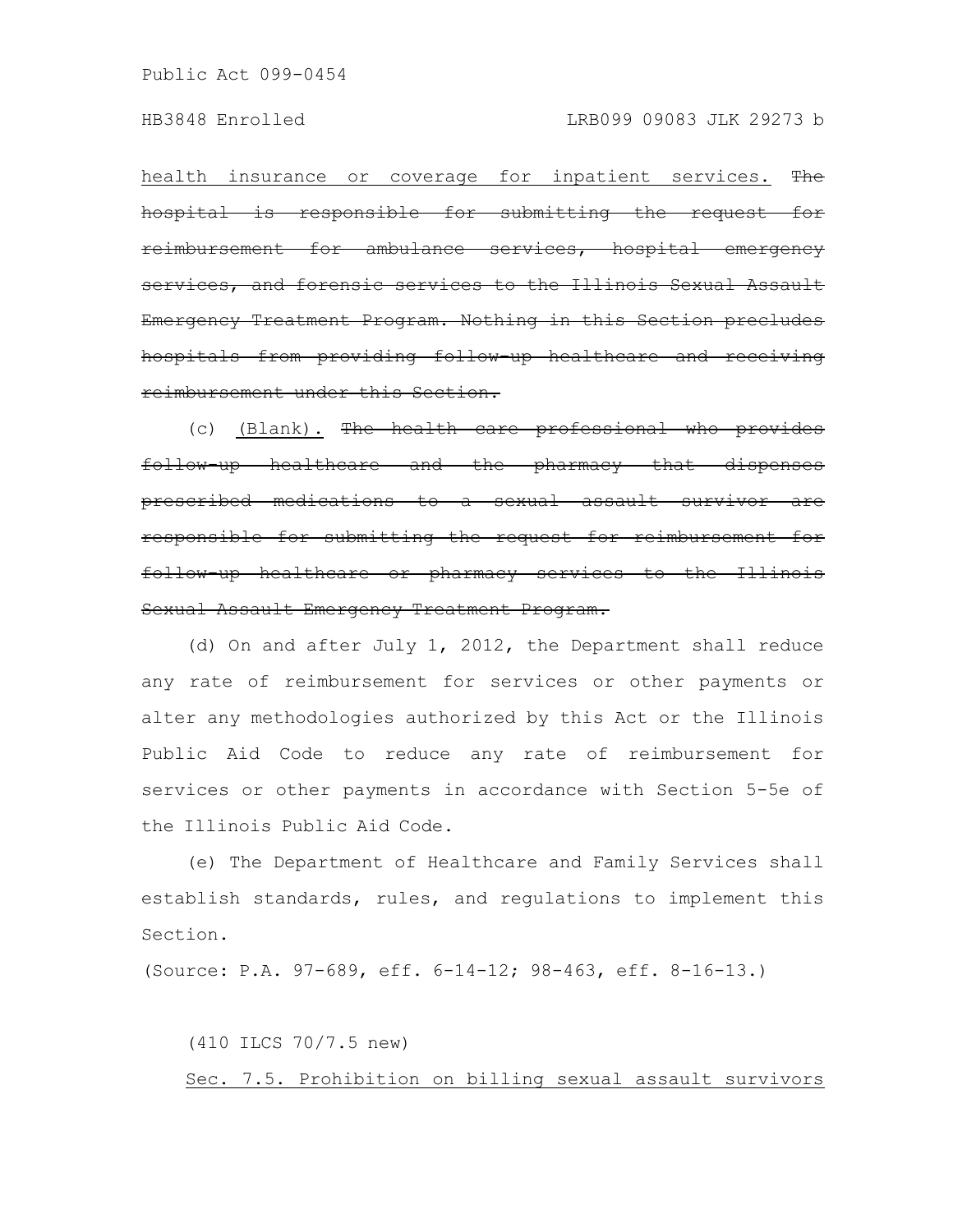directly for certain services; written notice; billing protocols.

(a) A hospital, health care professional, ambulance provider, laboratory, or pharmacy furnishing hospital emergency services, forensic services, transportation, follow-up healthcare, or medication to a sexual assault survivor shall not:

(1) charge or submit a bill for any portion of the costs of the services, transportation, or medications to the sexual assault survivor, including any insurance deductible, co-pay, co-insurance, denial of claim by an insurer, spenddown, or any other out-of-pocket expense;

(2) communicate with, harass, or intimidate the sexual assault survivor for payment of services, including, but not limited to, repeatedly calling or writing to the sexual assault survivor and threatening to refer the matter to a debt collection agency or to an attorney for collection, enforcement, or filing of other process;

(3) refer a bill to a collection agency or attorney for collection action against the sexual assault survivor;

(4) contact or distribute information to affect the sexual assault survivor's credit rating; or

(5) take any other action adverse to the sexual assault survivor or his or her family on account of providing services to the sexual assault survivor.

(b) Nothing in this Section precludes a hospital, health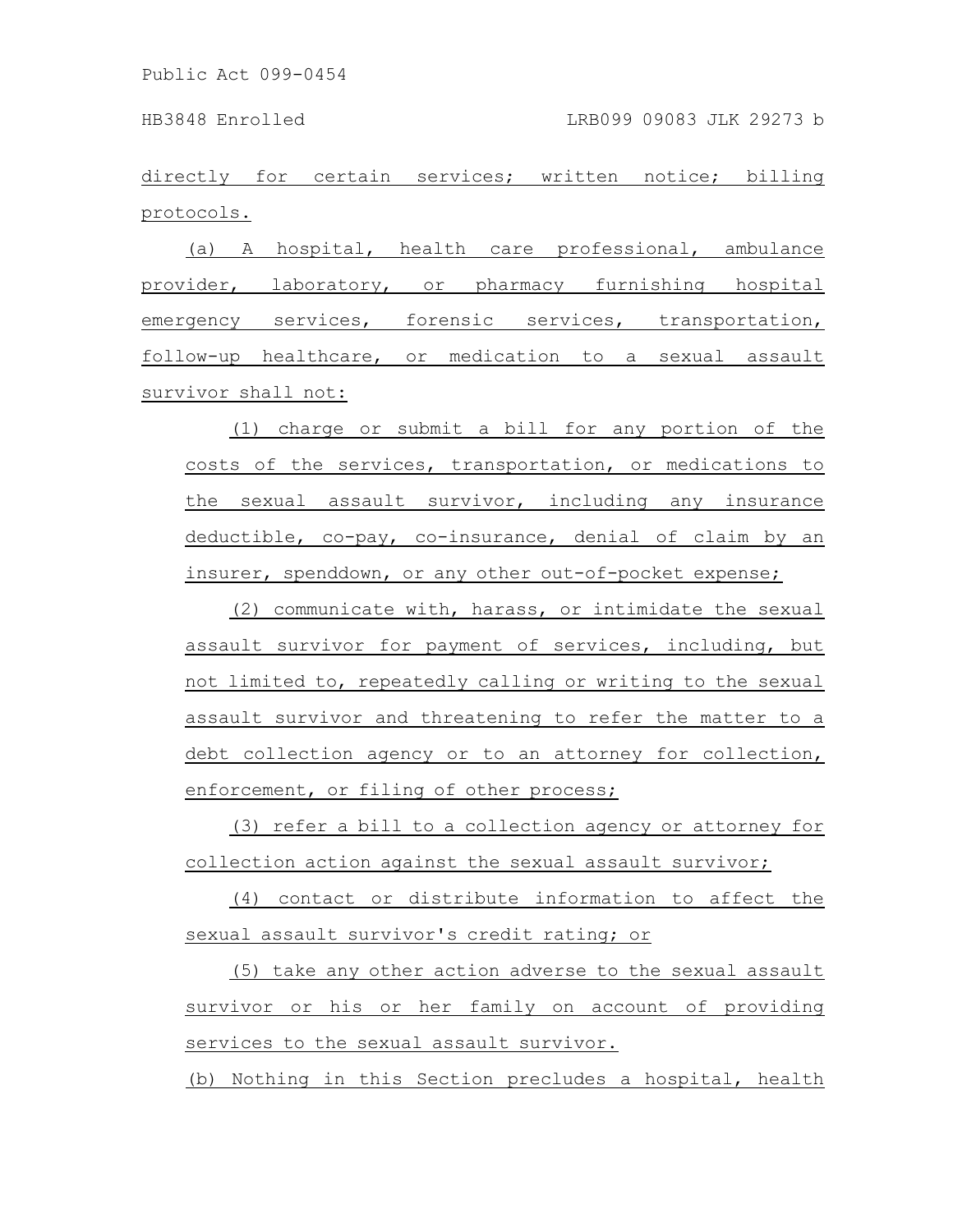care provider, ambulance provider, laboratory, or pharmacy from billing the sexual assault survivor or any applicable health insurance or coverage for inpatient services.

(c) Within 60 days after the effective date of this amendatory Act of the 99th General Assembly, every hospital providing treatment services to sexual assault survivors in accordance with a plan approved under Section 2 of this Act shall provide a written notice to a sexual assault survivor. The written notice must include, but is not limited to, the following:

(1) a statement that the sexual assault survivor should not be directly billed by any ambulance provider providing transportation services, or by any hospital, health care professional, laboratory, or pharmacy for the services the sexual assault survivor received as an outpatient at the hospital;

(2) a statement that a sexual assault survivor who is admitted to a hospital may be billed for inpatient services provided by a hospital, health care professional, laboratory, or pharmacy;

(3) a statement that prior to leaving the emergency department of the treating facility, the hospital will give the sexual assault survivor a voucher for follow-up healthcare if the sexual assault survivor is eligible to receive a voucher;

(4) the definition of "follow-up healthcare" as set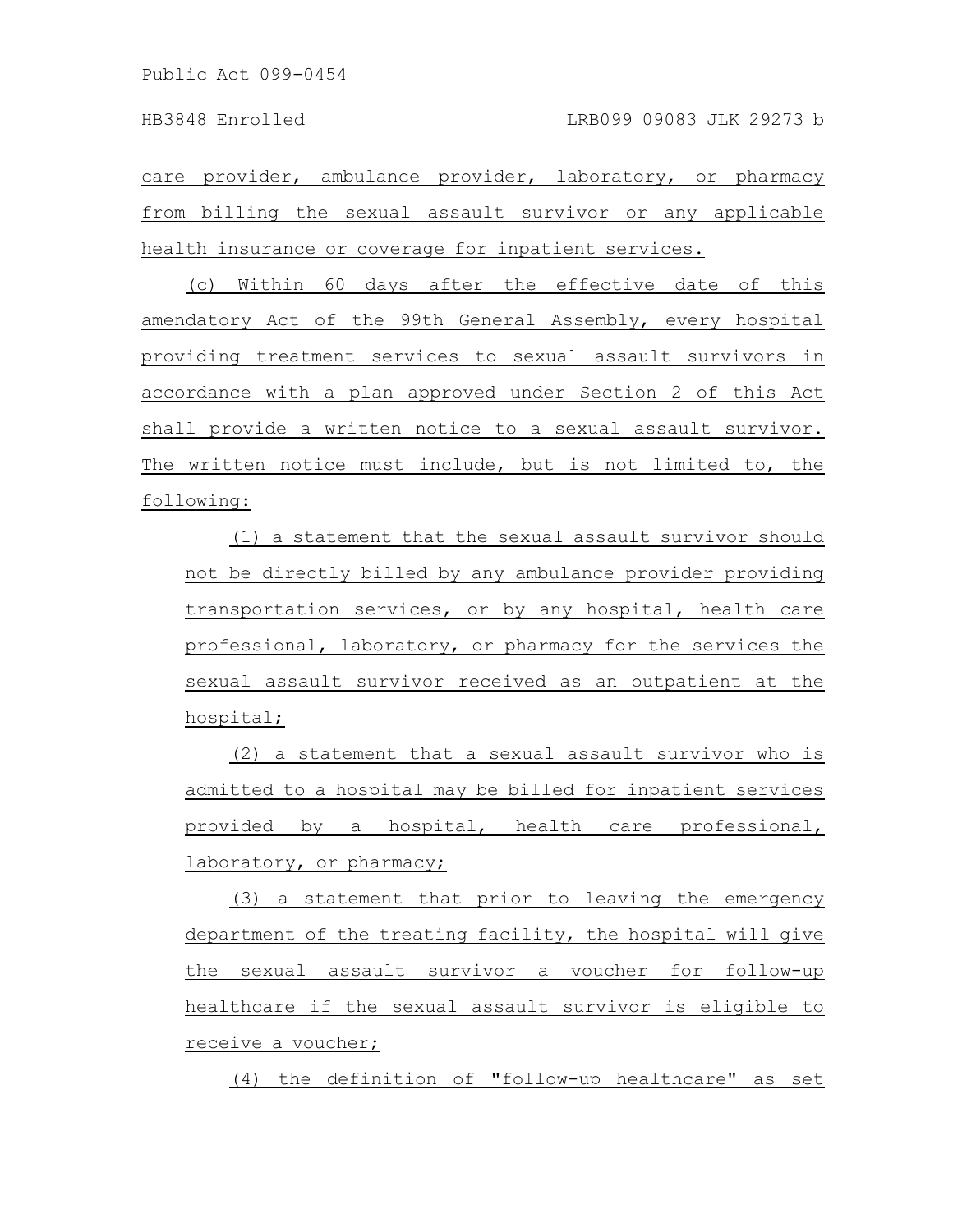forth in Section 1a of this Act;

(5) a phone number the sexual assault survivor may call should the sexual assault survivor receive a bill from the hospital for hospital emergency services and forensic services;

(6) the toll-free phone number of the Office of the Illinois Attorney General, Crime Victim Services Division, which the sexual assault survivor may call should the sexual assault survivor receive a bill from an ambulance provider, a health care professional, a laboratory, or a pharmacy.

This subsection (c) shall not apply to hospitals that provide transfer services as defined under Section 1a of this Act.

(d) Within 60 days after the effective date of this amendatory Act of the 99th General Assembly, every health care professional, except for those employed by a hospital or hospital affiliate, as defined in the Hospital Licensing Act, or those employed by a hospital operated under the University of Illinois Hospital Act, who bills separately for hospital emergency services or forensic services must develop a billing protocol that ensures that no survivor of sexual assault will be sent a bill for any hospital emergency services or forensic services and submit the billing protocol to the Crime Victim Services Division of the Office of the Attorney General for approval. Health care professionals who bill as a legal entity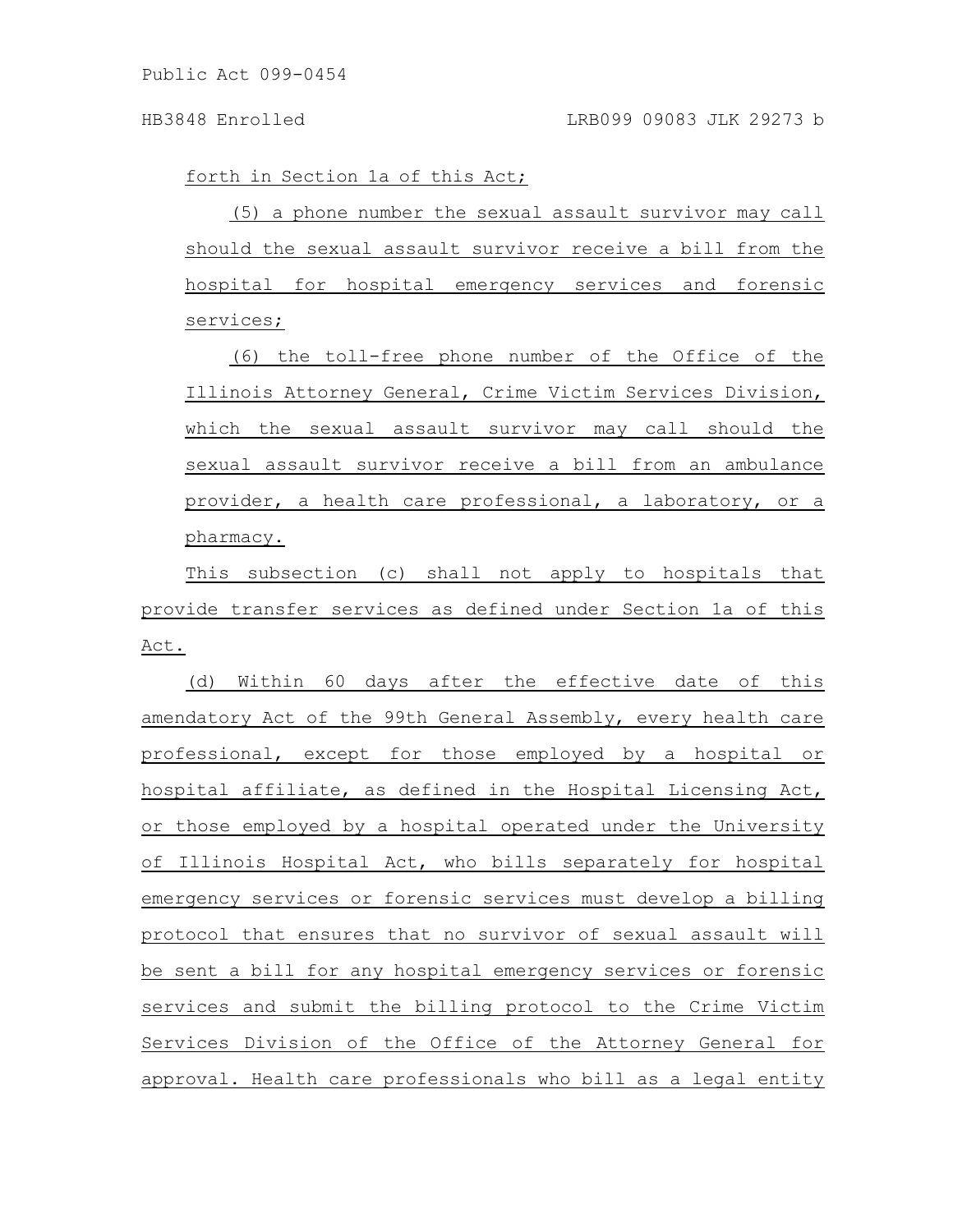may submit a single billing protocol for the billing entity. The billing protocol must include at a minimum:

(1) a description of training for persons who prepare bills for hospital emergency services and forensic services;

(2) a written acknowledgement signed by a person who has completed the training that the person will not bill survivors of sexual assault;

(3) prohibitions on submitting any bill for any portion of hospital emergency services or forensic services provided to a survivor of sexual assault to a collection agency;

(4) prohibitions on taking any action that would adversely affect the credit of the survivor of sexual assault;

(5) the termination of all collection activities if the protocol is violated; and

(6) the actions to be taken if a bill is sent to a collection agency or the failure to pay is reported to any credit reporting agency.

The Crime Victim Services Division of the Office of the Attorney General may provide a sample acceptable billing protocol upon request.

The Office of the Attorney General shall approve a proposed protocol if it finds that the implementation of the protocol would result in no survivor of sexual assault being billed or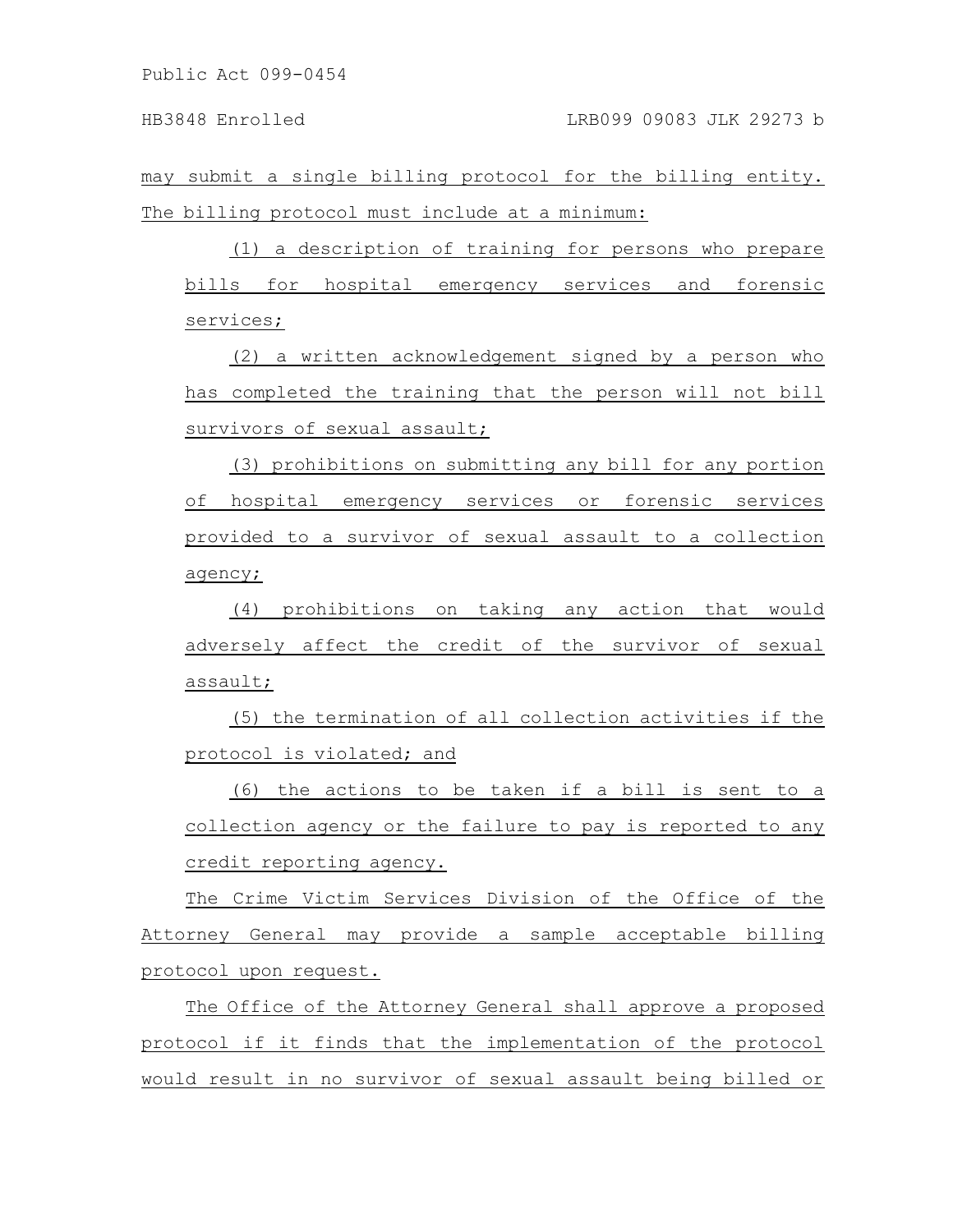sent a bill for hospital emergency services or forensic services.

If the Office of the Attorney General determines that implementation of the protocol could result in the billing of a survivor of sexual assault for hospital emergency services or forensic services, the Office of the Attorney General shall provide the health care professional with a written statement of the deficiencies in the protocol. The health care professional shall have 30 days to submit a revised billing protocol addressing the deficiencies to the Office of the Attorney General. The health care professional shall implement the protocol upon approval by the Crime Victim Services Division of the Office of the Attorney General.

The health care professional shall submit any proposed revision to or modification of an approved billing protocol to the Crime Victim Services Division of the Office of the Attorney General for approval. The health care professional shall implement the revised or modified billing protocol upon approval by the Crime Victim Services Division of the Office of the Illinois Attorney General.

(410 ILCS 70/8) (from Ch. 111 1/2, par. 87-8)

Sec. 8. Penalties.

(a) Any hospital violating any provisions of this Act other than Section 7.5 shall be guilty of a petty offense for each violation, and any fine imposed shall be paid into the general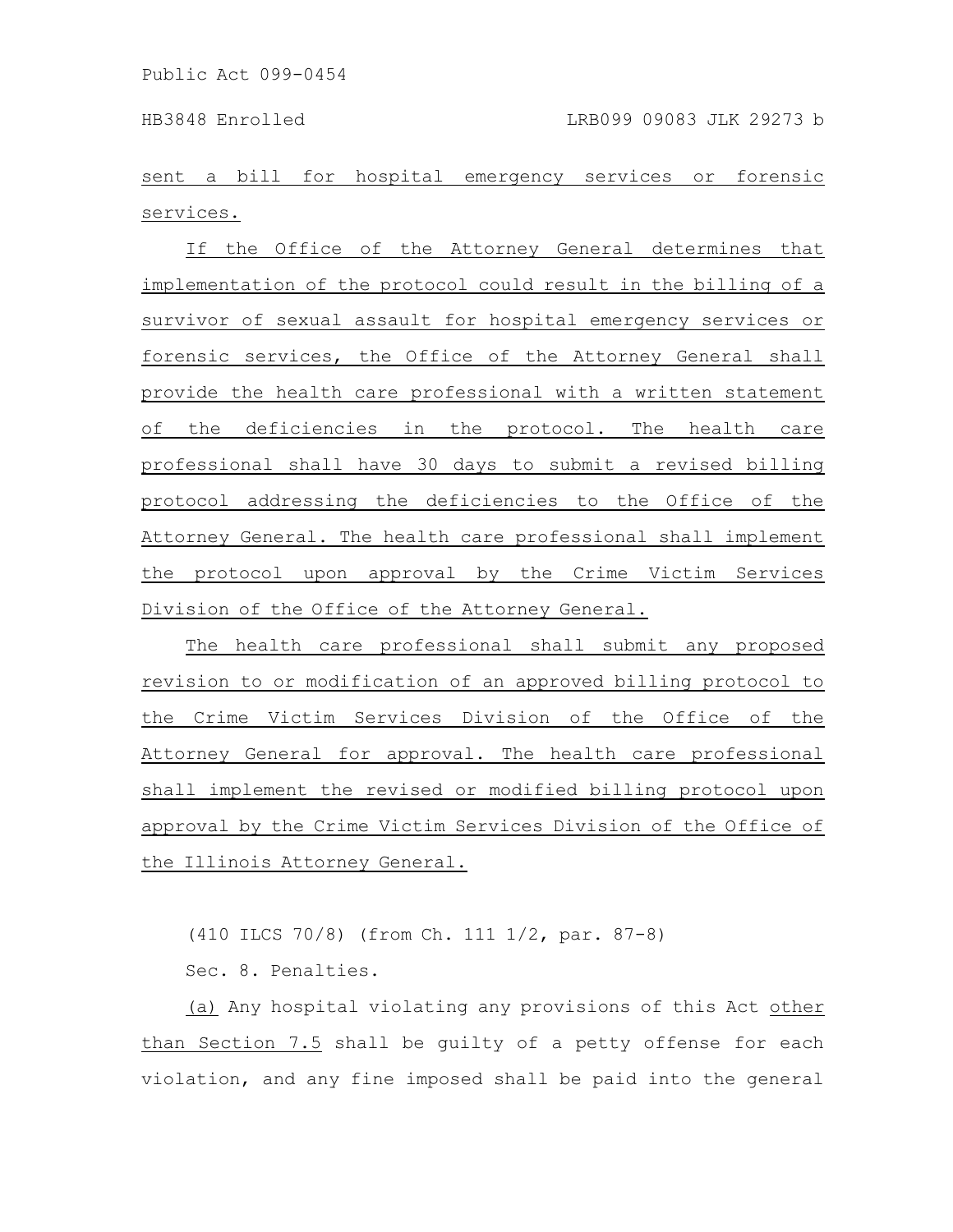corporate funds of the city, incorporated town or village in which the hospital is located, or of the county, in case such hospital is outside the limits of any incorporated municipality.

(b) The Attorney General may seek the assessment of one or more of the following civil monetary penalties in any action filed under this Act where the hospital, health care professional, ambulance provider, laboratory, or pharmacy knowingly violates Section 7.5 of the Act:

(1) For willful violations of paragraphs  $(1)$ ,  $(2)$ ,  $(4)$ , or (5) of subsection (a) of Section 7.5 or subsection (c) of Section 7.5, the civil monetary penalty shall not exceed \$500 per violation.

(2) For violations of paragraphs  $(1)$ ,  $(2)$ ,  $(4)$ , or  $(5)$ of subsection (a) of Section 7.5 or subsection (c) of Section 7.5 involving a pattern or practice, the civil monetary penalty shall not exceed \$500 per violation.

(3) For violations of paragraph (3) of subsection (a) of Section 7.5, the civil monetary penalty shall not exceed \$500 for each day the bill is with a collection agency.

(4) For violations involving the failure to submit billing protocols within the time period required under subsection (d) of Section 7.5, the civil monetary penalty shall not exceed \$100 per day until the health care professional complies with subsection (d) of Section 7.5. All civil monetary penalties shall be deposited into the